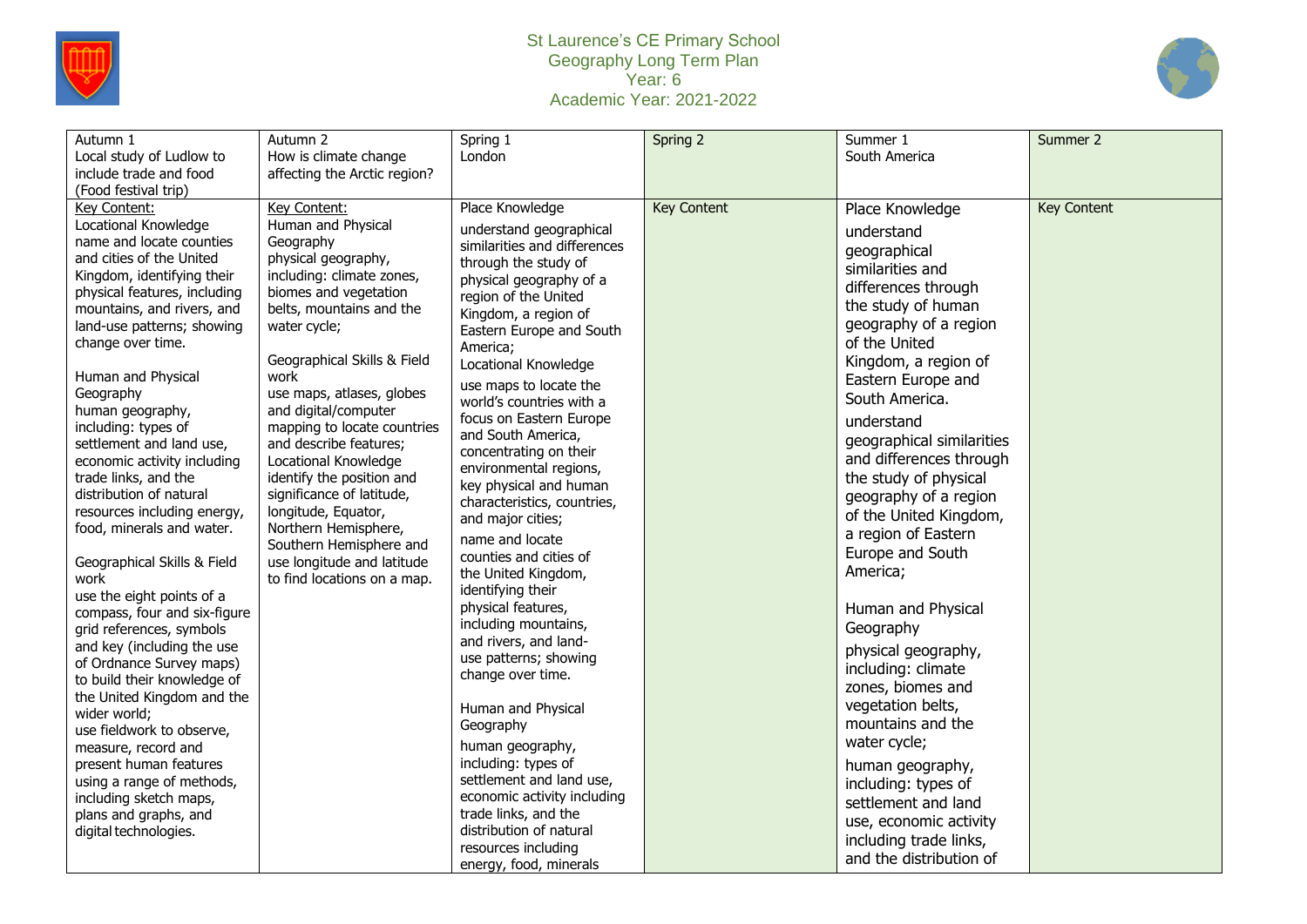



|                                                                                                                      |                                                                                                                                                                                                                                            | and water.                                                                                                         |             | natural resources<br>including energy, food,<br>minerals and water.<br>Geographical Skills &<br>Field work<br>use maps, atlases,<br>globes and<br>digital/computer<br>mapping to locate<br>countries and describe<br>features;<br>Locational Knowledge<br>use maps to locate the<br>world's countries with a<br>focus on Eastern Europe<br>and South America,<br>concentrating on their<br>environmental regions,<br>key physical and human<br>characteristics, countries,<br>and major cities;<br>identify the position and<br>significance of latitude,<br>longitude, Equator,<br>Northern Hemisphere,<br>Southern Hemisphere<br>and use longitude and<br>latitude to find locations<br>on a map; |             |
|----------------------------------------------------------------------------------------------------------------------|--------------------------------------------------------------------------------------------------------------------------------------------------------------------------------------------------------------------------------------------|--------------------------------------------------------------------------------------------------------------------|-------------|-----------------------------------------------------------------------------------------------------------------------------------------------------------------------------------------------------------------------------------------------------------------------------------------------------------------------------------------------------------------------------------------------------------------------------------------------------------------------------------------------------------------------------------------------------------------------------------------------------------------------------------------------------------------------------------------------------|-------------|
| Vocabulary<br>contour border settlement<br>economy land use OS map<br>fieldwork observe record<br>map services goods | Vocabulary:<br>atlas, index, coordinates,<br>latitude, longitude, North<br>America, South America,<br>border,<br>Arctic Circle, physical<br>features, climate, human<br>geography, land use,<br>settlement, economy,<br>natural resources. | Vocabulary:<br>Capital city, city, riverside,<br>industrial, commercial,<br>population, population<br>distribution | Vocabulary: | Vocabulary:<br>atlas, index, coordinates,<br>latitude, longitude,<br>contour, altitude, peaks,<br>slopes, continent,<br>country, city, North<br>America, South America,<br>border, key.                                                                                                                                                                                                                                                                                                                                                                                                                                                                                                             | Vocabulary: |